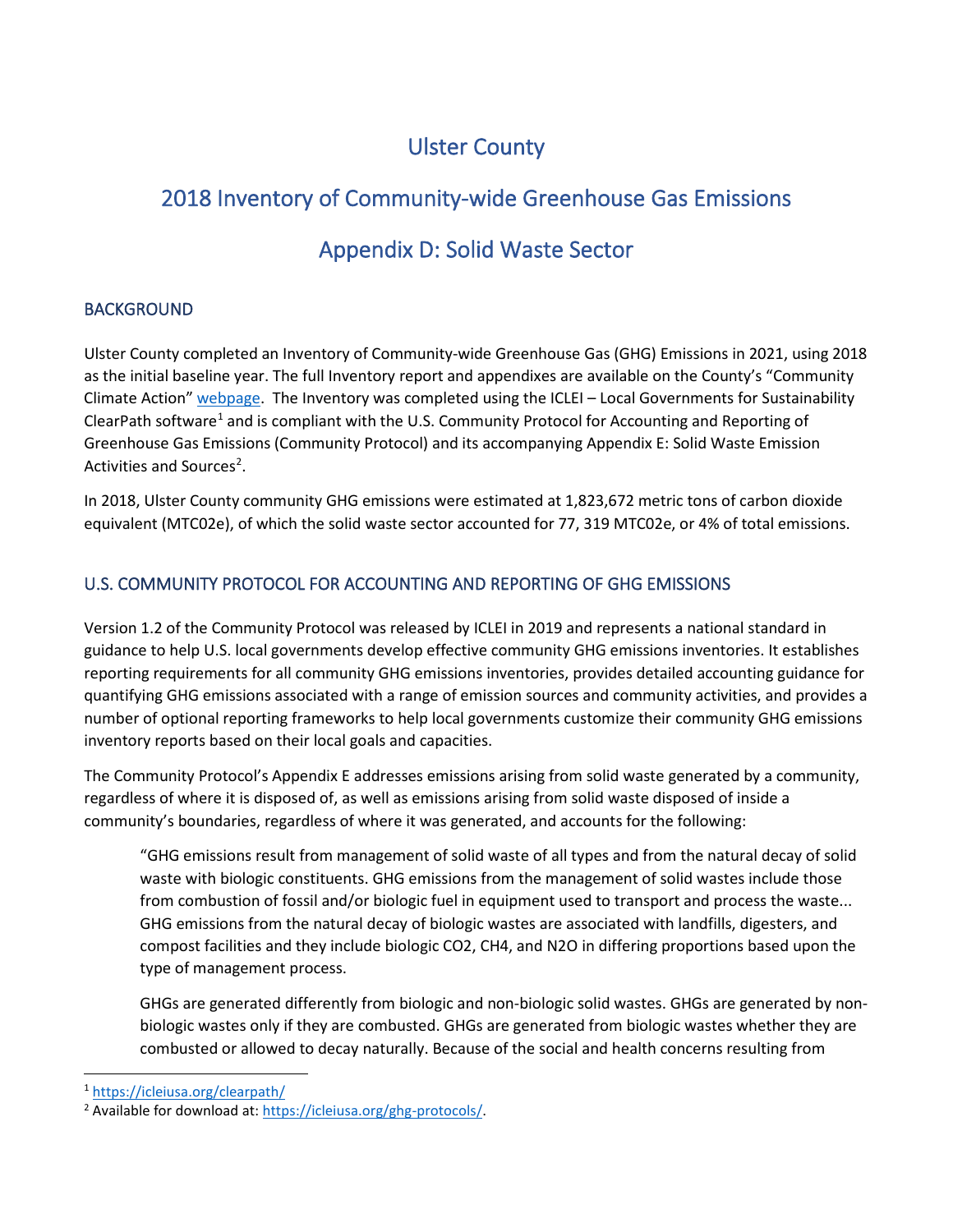allowing solid wastes to remain uncontrolled, modern communities typically apply a management method to decaying waste. In the case of combustion and composting, the biologic constituents are broken down into simpler carbon compounds by bacteria in an aerobic (oxygen rich) environment. In the case of digestion and landfilling, the biologic constituents are broken down into simpler carbon compounds by bacteria in an anaerobic (oxygen poor) environment generating roughly equal amounts of CH4 and CO2 by volume."

# ULSTER COUNTY SOLID WASTE SECTOR: GHG EMISSIONS ACCOUNTING

Per the Community Protocol and the Appendix E decision trees **(Figures 2 & 3),** the emissions from the Ulster County solid waste sector were accounted for in the following ways:

- Community Sources: Solid waste GHG emissions produced by disposal sites located within the community boundary:
	- o As there were no active landfills or other solid waste facilities located within Ulster County in 2018, there were no source emissions to account for.
- Community Activities: Solid waste GHG emissions from community-generated solid waste:
	- $\circ$  All municipal solid waste (MSW) generated in the County and disposed of outside of the County in 2018 was included in the accounting. This included calculations for the emissions associated with landfilling, landfilling process emissions, and transportation for the hauling of the waste to the Seneca Meadows landfill. For the transportation emissions: Per the 2020 Local Solid Waste Management Plan<sup>[3](#page-1-0)</sup> (LSWMP), there were approximately 3,100 trips in 2018, at approximately 478 miles per round trip.

All ClearPath sources and data inputs are listed in **Tables 1 and 2** and in **Figure 4: ICLEI ClearPath Solid Waste Sector Inputs**. The default ClearPath waste characterization factor set was used for the 2018 Inventory, however this factor set can be updated for future inventories with more specific waste composition and material percentages, which may be obtained from a waste audit or other sources.

 $\circ$  Additionally, the transportation emissions were included for the additional C&D/MSW processed via UCCRA and transported to the landfill outside of the County. The calculations for the transportation emissions only for this portion of waste were included, as this is within the County's jurisdictional control. However, the landfilling and landfilling process GHG emissions for this waste can be accounted for by the County and/or local municipality where it was generated, per the Community Protocol.

The Community Protocol does not provide for the accounting for emissions from Construction & Demolition (C&D) materials separately from MSW. However as all of the waste generated in the County and transported to the Seneca Meadows Landfill is included in the ClearPath records entries (this consists of 100% MSW, per UCCRA's 2018 Permitted Transfer Facility Reports to NYSDEC<sup>[4](#page-1-1)</sup>), as well as the transportation emissions for all of the the additional

<span id="page-1-0"></span><sup>3</sup> Available on the Ulster County Resource Recovery website at: [https://ucrra.org/wp-content/uploads/2021/03/Final-Plan](https://ucrra.org/wp-content/uploads/2021/03/Final-Plan-w-Approval-Resolution-reduced-2.pdf)[w-Approval-Resolution-reduced-2.pdf](https://ucrra.org/wp-content/uploads/2021/03/Final-Plan-w-Approval-Resolution-reduced-2.pdf)

<span id="page-1-1"></span><sup>4</sup> From NYSDEC's "Transfer Facilities" webpage: ftp hyperlink link located at bottom of webpage under "Annual Reporting": <https://www.dec.ny.gov/chemical/23678.html> [\(2018 New Paltz](ftp://ftp.dec.state.ny.us/dshm/SWMF/Annual%20Reports_Solid%20Waste%20Management%20Facility/Annual%20Reports_by%20Activity%20Type/Transfer%20Facilities/Transfer%20Annual%20Reports%20-%202018/R3/56T03_UCRRA_New_Paltz_ts_R3_2018.2019-02-26.AR.pdf) [& 2018 Kingston\)](ftp://ftp.dec.state.ny.us/dshm/SWMF/Annual%20Reports_Solid%20Waste%20Management%20Facility/Annual%20Reports_by%20Activity%20Type/Transfer%20Facilities/Transfer%20Annual%20Reports%20-%202018/R3/56T05_UCRRA_Ulster_ts_R3_2018.2019-02-26.AR.pdf).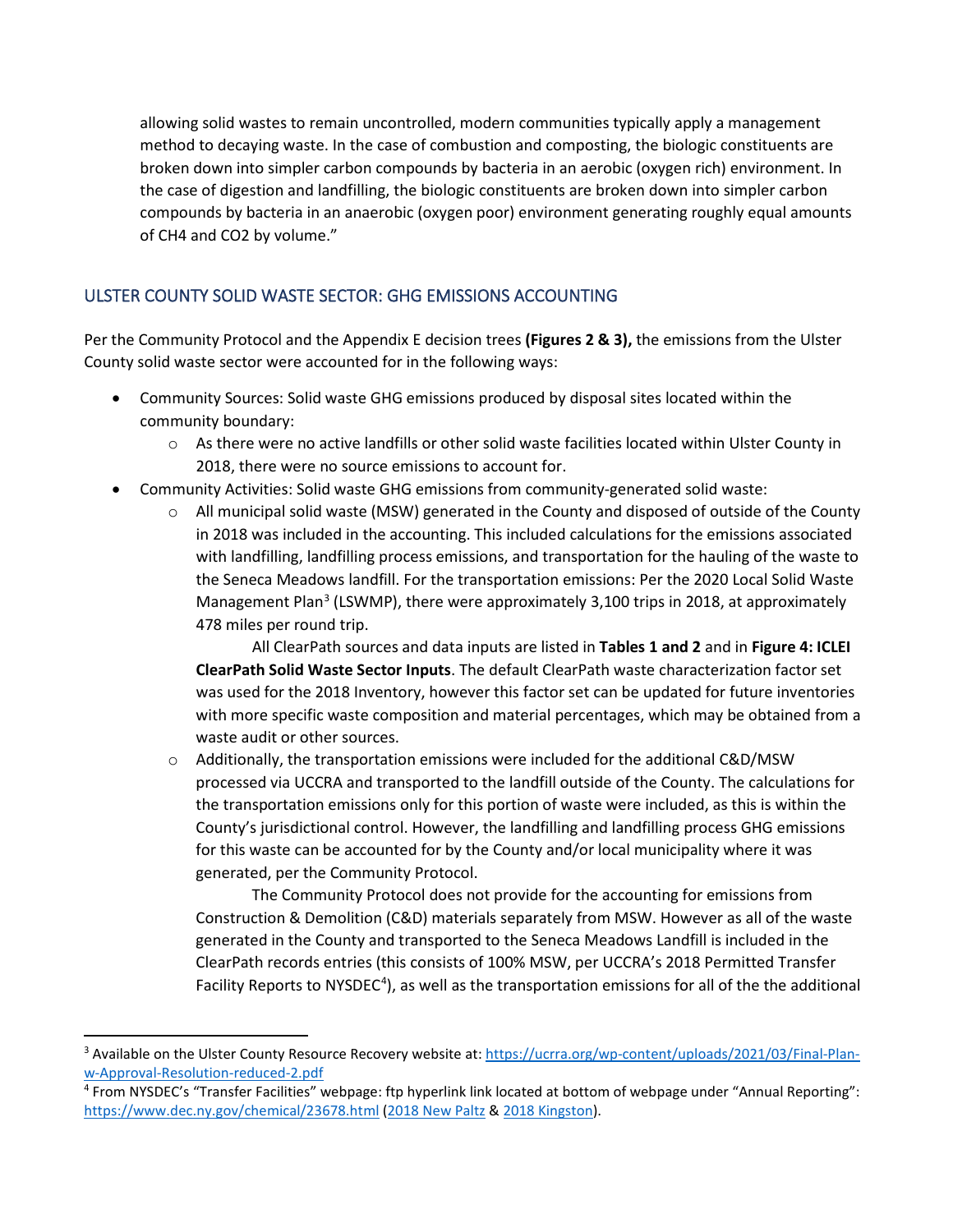waste transported (i.e. the additional portion of the C&D/MSW not generated in the County), all solid waste emissions are theoretically accounted for.

- $\circ$  The GHG emissions associated with the landfilling, landfilling process emissions, and transportation of the biosolids (sewage sludge) handled at the New Paltz UCCRA facility were also calculated. As these were transported to the Chemung County landfill for disposal through 2020 − after which they began being transported to the Rockland County landfill for composting − this will represent a reduction in emissions associated with the disposal of biosolids after 2020 and can be quantified in future Inventory updates.
- $\circ$  The Community Protocol and Appendix E do not include provisions for estimating the emissions reductions associated with community level recycling and composting, however the estimated avoided GHG emissions were completed as well, per the optional Recycling and Composting Emissions Protocol's<sup>[5](#page-2-0)</sup> recommended methodology using the EPA Waste Reduction Model (WARM) Tool version 15<sup>6</sup>.

### *Table 1: Ulster County Resource Recovery Agency Local Solid Waste Management Plan (2020)*

| <b>Material</b>          | Total<br>(tons) | <b>Percent of</b><br>waste stream |
|--------------------------|-----------------|-----------------------------------|
| <b>MSW</b>               | 101,379         | 66.45%                            |
| C&D                      | 31,970          | 20.96%                            |
| <b>Biosolids</b>         | 3,686           | 2.42%                             |
| Single Stream            | 6,423           | 4.21%                             |
| Old corrugated cardboard | 1,553           | 1.02%                             |
| <b>Food Waste</b>        | 3,537           | 2.32%                             |
| <b>Mixed News</b>        | 1,051           | 0.69%                             |
| <b>Wood Chips</b>        | 1,169           | 0.77%                             |
| Commingled               | 526             | 0.34%                             |
| <b>Brush</b>             | 459             | 0.30%                             |
| E-Waste                  | 304             | 0.20%                             |
| Glass                    | 496             | 0.33%                             |
| Total                    | 152,553         | 100.00%                           |

#### *– 2018 UCCRA Waste Stream Totals*

<span id="page-2-0"></span><sup>&</sup>lt;sup>5</sup> Available for download at: [https://icleiusa.org/recycling-composting-emissions-protocol/.](https://icleiusa.org/recycling-composting-emissions-protocol/)

<span id="page-2-1"></span><sup>6</sup> <https://www.epa.gov/warm/versions-waste-reduction-model-warm#15>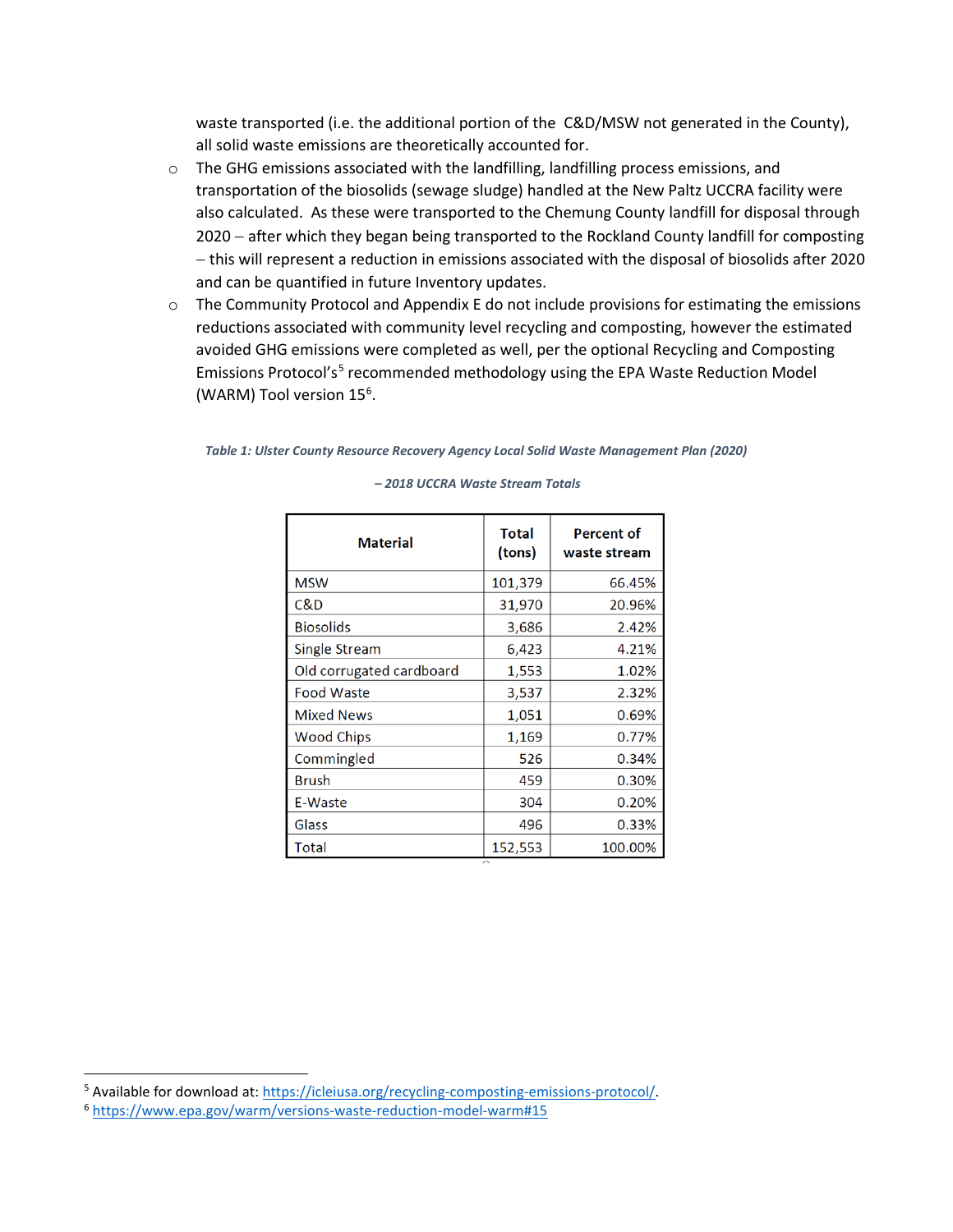| <b>ClearPath: Inventory</b><br><b>Record</b>                                                    | <b>NOTES</b>                                                                                                                                                                                                                                                                                                                                                                                                                                                                                   | <b>Tons</b>   | <b>GHG</b><br><b>Emissions</b><br>(MTC02e) | <b>Percent of GHG</b><br><b>Emissions for</b><br>the Solid<br><b>Waste Sector</b> |
|-------------------------------------------------------------------------------------------------|------------------------------------------------------------------------------------------------------------------------------------------------------------------------------------------------------------------------------------------------------------------------------------------------------------------------------------------------------------------------------------------------------------------------------------------------------------------------------------------------|---------------|--------------------------------------------|-----------------------------------------------------------------------------------|
| MSW (generated in-county)<br>- Landfill Disposal                                                | All MSW generated in the County and<br>disposed of at the Seneca Meadows landfill,<br>from the 2018 LSWMP Waste Stream Totals.                                                                                                                                                                                                                                                                                                                                                                 | 101,379       | 66,219.0                                   | 85.6%                                                                             |
| MSW (generated in-county)<br>- Transport to Landfill                                            | Estimate of transportation emissions for<br>MSW sent to Seneca Meadows landfill<br>(located outside of the County).                                                                                                                                                                                                                                                                                                                                                                            | 101,379       | 6,784.0                                    | 8.8%                                                                              |
| MSW (generated in-county)<br>- Landfilling process<br>emissions                                 | Estimate of emissions for diesel-fueled<br>equipment used at Seneca Meadows landfill<br>(located outside of the County).                                                                                                                                                                                                                                                                                                                                                                       | 101,379       | 1,662.6                                    | 2.2%                                                                              |
| Other C&D/MSW (via<br>UCCRA, not necessarily<br>generated in-county)<br>- Transport to Landfill | Estimate of the transportation emissions for<br>the additional C&D/MSW processed via<br>UCCRA and transported to the Seneca<br>Meadows landfill (located outside of the<br>County), entered separately from the MSW<br>total generated in the County (per the<br>LSWMP). As reported to NYSDEC by UCRRA:<br>the total MSW transported to Seneca<br>Meadows in 2018 was 130,580.21, minus<br>the 101,379 tons of MSW generated in-<br>county, equals 29,201 of additional waste<br>transported. | 29,201        | 1,954.0                                    | 2.5%                                                                              |
| <b>Biosolids</b><br>- Landfill disposal                                                         | For the Biosolids processed via UCCRA and<br>disposed of at the Chemung County landfill,<br>from the 2018 LSWMP Waste Stream Totals.                                                                                                                                                                                                                                                                                                                                                           | 3,680         | 2,404.0                                    | 3.1%                                                                              |
| <b>Biosolids</b><br>- Transport to landfill                                                     | Estimate of transportation emissions for<br>biosolids sent to Chemung County landfill<br>(located outside of the County).                                                                                                                                                                                                                                                                                                                                                                      | 3,680         | 190.0                                      | 0.2%                                                                              |
| <b>Biosolids</b><br>- Landfilling process<br>emissions                                          | Estimate of emissions for diesel-fueled<br>equipment used at Chemung County landfill<br>(located outside of the County).                                                                                                                                                                                                                                                                                                                                                                       | 3,680         | 60.0                                       | 0.1%                                                                              |
|                                                                                                 |                                                                                                                                                                                                                                                                                                                                                                                                                                                                                                | <b>TOTAL:</b> | 77,319.0                                   |                                                                                   |

### *Table 2: ClearPath - Solid Waste Sector Inventory Record Entries*

# RECYCLING AND COMPOSTING: AVOIDED GHG EMISSIONS

Recycling and composting diversion programs are very important tools for avoiding community GHG emissions, by serving to reduce the emissions associated with the landfilling and transportation of waste, and also by reducing upstream emissions from materials manufacturing when recycled materials displace virgin feedstocks. ICLEI developed the Recycling and Composting Emissions Protocol in recognition of the benefits that recycling and composting can make to emissions reduction efforts, and the high degree of influence that local governments have in this area.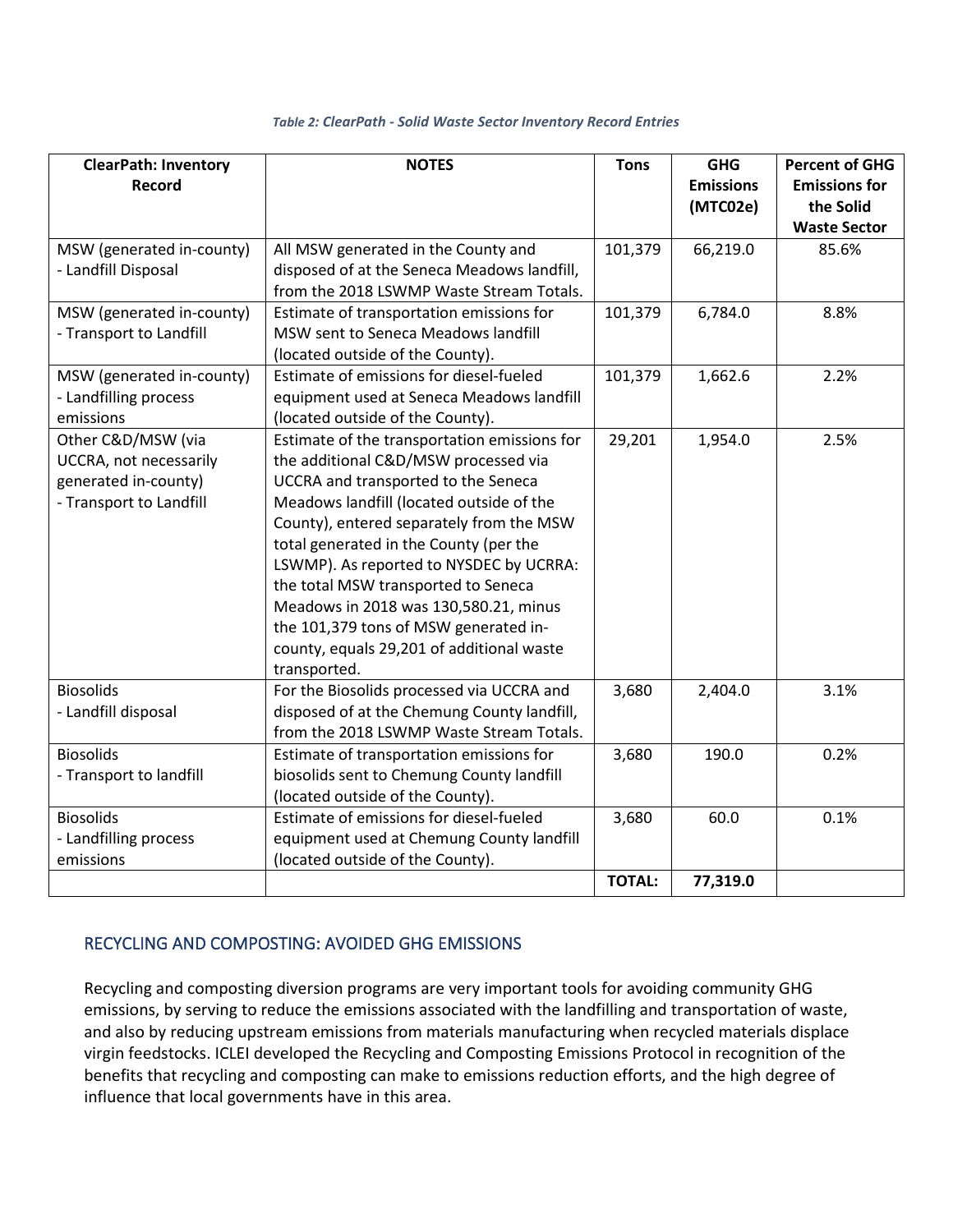The Recycling and Composting Emissions Protocol recommends using the WARM Tool to estimate the full emissions impacts and reductions for community-scale recycling and composting. The entries into the WARM "Analysis Inputs" tab for various waste materials that were recycled and composted in 2018, as reported in the LSWMP and/or obtained from UCCRA staff directly, are included below, as is the full WARM Summary Report.

| 2018 Recycling & Composting<br><b>Totals</b> | <b>Tons</b> | <b>EPA Waste Reduction (WARM)</b><br><b>Model v15 Alternative</b><br><b>Management Scenario</b><br>(vs. Landfilling) Inputs | <b>Tons</b> | <b>Total</b><br><b>Avoided</b><br><b>GHG</b><br><b>Emissions</b><br>(MTCO2e) |
|----------------------------------------------|-------------|-----------------------------------------------------------------------------------------------------------------------------|-------------|------------------------------------------------------------------------------|
|                                              |             |                                                                                                                             |             |                                                                              |
| <b>Recycling</b>                             |             | <b>Tons Recycled</b>                                                                                                        |             |                                                                              |
| Newspaper                                    | 1.00        | Newspaper                                                                                                                   | 1.00        | $-1.89$                                                                      |
| <b>Corrugated Cardboard</b>                  | 7,956.00    | Corrugated containers                                                                                                       | 7,971.00    | $-27,029.52$                                                                 |
| Paperboard                                   | 15.00       |                                                                                                                             |             |                                                                              |
| High Grade Office Paper                      | 314.00      | Mixed Paper (prim. from<br>offices)                                                                                         | 314.00      | $-1,180.06$                                                                  |
| <b>Mixed Paper</b>                           | 1,162.00    | Mixed Paper (general)                                                                                                       | 1,162.00    | $-4,286.07$                                                                  |
| Aluminum & Tin Cans                          | 90.00       | <b>Aluminum Cans</b>                                                                                                        | 90.00       | $-823.29$                                                                    |
| <b>Container Glass</b>                       | 534.00      | Glass                                                                                                                       | 534.00      | $-158.25$                                                                    |
| <b>PET Plastics</b>                          | 24.00       | <b>Mixed Plastics: PET</b>                                                                                                  | 24.00       | $-28.04$                                                                     |
| <b>HDPE Plastics</b>                         | 2.00        | <b>Mixed Plastics: HDPE</b>                                                                                                 | 2.00        | $-1.75$                                                                      |
| Plastics 3-7                                 | 0.43        | <b>Mixed Plastics</b>                                                                                                       | 8.43        | $-8.86$                                                                      |
| <b>Rigid Plastics</b>                        | 8.00        |                                                                                                                             |             |                                                                              |
| <b>Single Stream Recycling</b>               | 14,379.00   | <b>Mixed Recyclables</b>                                                                                                    | 14,905.00   | $-43,792.96$                                                                 |
| Commingles Plastic, Glass Metal              | 526.00      |                                                                                                                             |             |                                                                              |
| E-Waste                                      | 304.00      | <b>Mixed Electronics</b>                                                                                                    | 304.00      | $-246.04$                                                                    |
| <b>Total tons</b>                            | 25,315.43   | <b>Total avoided MTCO2e</b>                                                                                                 |             | $-77,556.74$                                                                 |
|                                              |             |                                                                                                                             |             |                                                                              |
| <b>Composting</b>                            |             | <b>Tons Composted</b>                                                                                                       |             |                                                                              |
| Food Waste                                   | 3,537.00    | Food Waste                                                                                                                  | 3,537.00    | $-2,540.24$                                                                  |
| <b>Wood Chips</b>                            | 1,169.00    |                                                                                                                             |             |                                                                              |
| <b>Brush</b>                                 | 459.00      | <b>Branches</b>                                                                                                             | 1,628.00    | 569.62                                                                       |
| <b>Total tons</b>                            | 5,165.00    | <b>Total avoided MTCO2e</b>                                                                                                 |             | $-1,970.62$                                                                  |

*Table 3: Recycling & Composting: EPA WARM Model Avoided GHG Emissions*

**Recycling & Composting: Total Avoided GHG Emissions -79,527.36**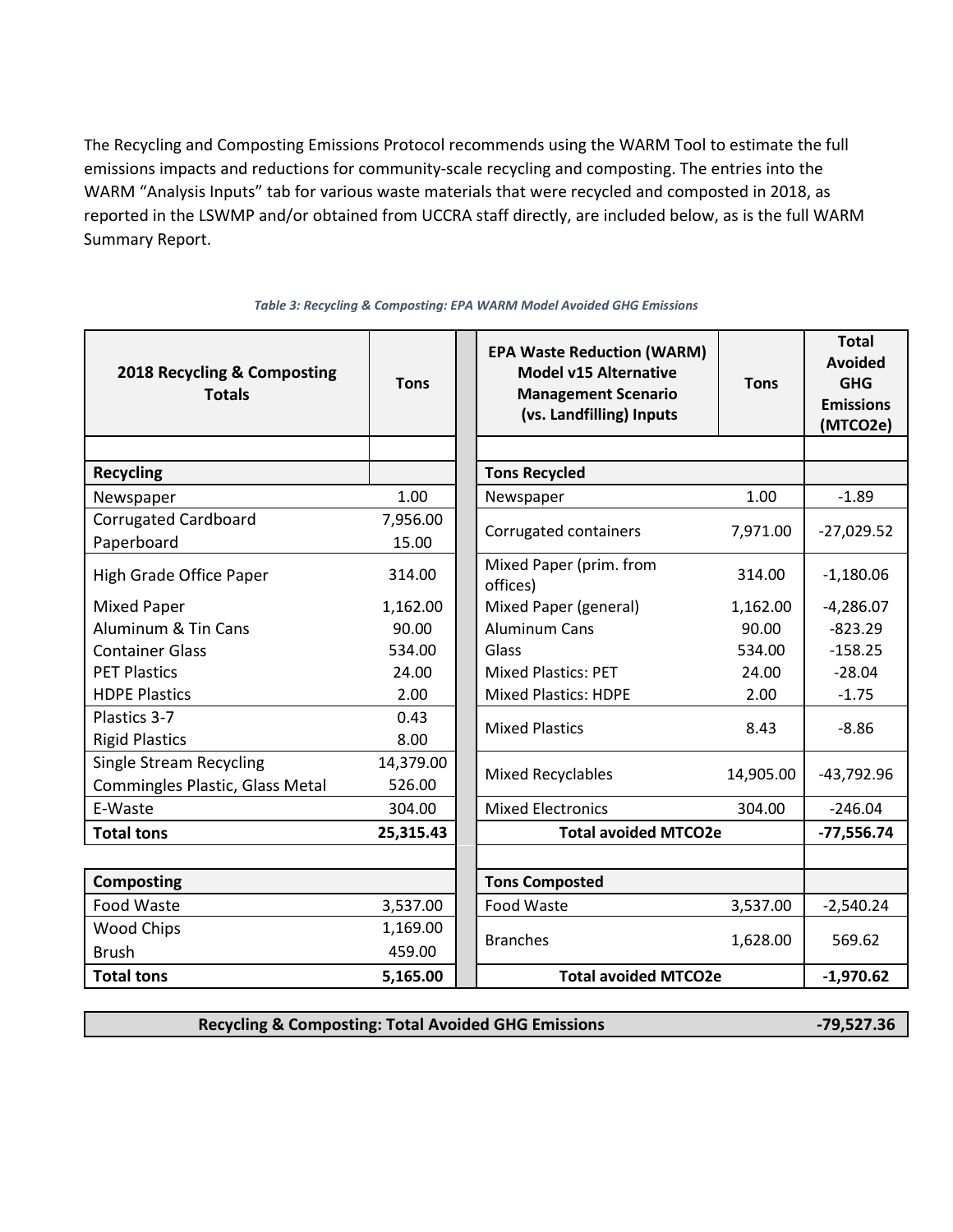The estimate of avoided emissions attributed to the alternative management scenarios of recycling and composting in 2018 represents a signification portion of the total GHG emissions associated with solid waste management in Ulster County. The waste materials and amounts listed above, if not diverted from the MSW waste stream, would theoretically have been transported to the Seneca Meadows landfill and would therefore have contributed significantly to the GHG emissions from landfilling, landfill processes, and transportation.

The WARM estimates of avoided emissions are not directly comparable to the solid waste sector emissions from the ClearPath software used to complete the Community GHG Inventory however, as there may be differences in the methodology and in the calculations (such as the waste compositions percentages and emissions factors, among others). However this information is useful in starting to quantify the true benefits of alternative management scenarios – including recycling and composting – as part of broader community-wide efforts to address all solid waste generated in Ulster County, including via source reduction, diversion (by recycling, composting, and other methods), and, as a last resort, landfill disposal.

#### *Figure 1: EPA WARM Model Summary Report*

| Version 15<br><b>GHG Emissions Waste Management Analysis for</b><br><b>Prepared by: Ulster County</b><br>Project Period for this Analysis: 01/01/18 to 12/31/18                                                                                                      |                      |                    |                   |                        |                                                                                 |                                |                                     |                               |                      |                    |                          |                        |                                                 |                                |                                                                                |
|----------------------------------------------------------------------------------------------------------------------------------------------------------------------------------------------------------------------------------------------------------------------|----------------------|--------------------|-------------------|------------------------|---------------------------------------------------------------------------------|--------------------------------|-------------------------------------|-------------------------------|----------------------|--------------------|--------------------------|------------------------|-------------------------------------------------|--------------------------------|--------------------------------------------------------------------------------|
| Note: If you wish to save these results, rename this file (e.g., WARM-MN1) and save it. Then the "Analysis Inputs" sheet of the "WARM" file will be<br>blank when you are ready to make another model run.                                                           |                      |                    |                   |                        |                                                                                 |                                |                                     |                               |                      |                    |                          |                        |                                                 |                                |                                                                                |
| <b>GHG Emissions from Baseline Waste Management (MTCO2E):</b><br>4,755.76                                                                                                                                                                                            |                      |                    |                   |                        | GHG Emissions from Alternative Waste Management Scenario (MTCO <sub>2</sub> E): |                                |                                     |                               |                      |                    |                          | (74, 771, 60)          |                                                 |                                |                                                                                |
|                                                                                                                                                                                                                                                                      | <b>Tons Recycled</b> | Tons<br>Landfilled | Tons<br>Combusted | Tons<br>Composted      | Tons<br>Anaerobically<br><b>Digested</b>                                        | <b>Total MTCO<sub>2</sub>E</b> | <b>Material</b>                     | <b>Tons Source</b><br>Reduced | <b>Tons Recycled</b> | Tons<br>Landfilled | <b>Tons Combusted</b>    | Tons<br>Composted      | Tons<br><b>Anaerobically</b><br><b>Digested</b> | <b>Total MTCO<sub>2</sub>E</b> | Change<br>(Alt - Base)<br><b>MTCO<sub>2</sub>E</b>                             |
| <b>Material</b>                                                                                                                                                                                                                                                      |                      |                    |                   |                        |                                                                                 |                                |                                     |                               |                      |                    |                          |                        |                                                 |                                |                                                                                |
|                                                                                                                                                                                                                                                                      | $\sim$               | 7.971.00           | $\sim$            | <b>NA</b>              | <b>NA</b>                                                                       | 2.037.75                       | <b>Corrugated Containers</b>        |                               | 7.971.00             | $\sim$             |                          | <b>NA</b>              | <b>NA</b>                                       | (24.991.77)                    | (27.029.52)                                                                    |
|                                                                                                                                                                                                                                                                      | $\sim$               | 1.00               | $\sim$            | <b>NA</b>              | <b>NA</b>                                                                       | (0.82)                         | Newspaper                           |                               | 1.00                 | <b>A</b>           | $\sim$                   | <b>NA</b>              | <b>NA</b>                                       | (2.71)                         | (1.89)                                                                         |
|                                                                                                                                                                                                                                                                      | <b>A</b>             | 1.162.00           | $\sim$            | <b>NA</b>              | <b>NA</b>                                                                       | 166.17                         | Mixed Paper (general)               |                               | 1.162.00             | <b>A</b>           | $\sim$                   | <b>NA</b>              | <b>NA</b>                                       | (4.119.90)                     | (4.286.07)                                                                     |
|                                                                                                                                                                                                                                                                      | <b>A</b>             | 314.00             | <b>м.</b>         | <b>NA</b>              | <b>NA</b>                                                                       | 56.07                          | Mixed Paper (primarily from offices | . .                           | 314.00               | . .                |                          | <b>NA</b>              | <b>NA</b>                                       | (1, 124.00)                    |                                                                                |
|                                                                                                                                                                                                                                                                      | <b>NA</b>            | 3,537.00           | ×.                | <b>A</b>               | $\sim$                                                                          | 1.917.69                       | Food Waste                          | ×.                            | <b>NA</b>            |                    |                          | 3.537.00               | ×.                                              | (622.55)                       |                                                                                |
|                                                                                                                                                                                                                                                                      | <b>NA</b>            | 1,628.00           | ×.                | <b>A</b>               | . .                                                                             | (807.82)                       | <b>Branches</b>                     | <b>NA</b>                     | <b>NA</b>            | ×.                 | <b>1979</b>              | 1,628.00               | a.                                              | (238.20)                       |                                                                                |
|                                                                                                                                                                                                                                                                      |                      | 2.00               | ×.                | <b>NA</b>              | <b>NA</b>                                                                       | 0.04                           | HDPE                                | ×.                            | 2.00                 |                    | <b>A</b>                 | <b>NA</b>              | <b>NA</b>                                       | (1.71)                         |                                                                                |
|                                                                                                                                                                                                                                                                      | $\sim$               | 24.00              | <b>A</b>          | <b>NA</b>              | <b>NA</b>                                                                       | 0.49                           |                                     | $\sim$                        | 24.00                | <b>.</b>           | $\sim$                   | <b>NA</b>              | <b>NA</b>                                       | (27.56)                        |                                                                                |
|                                                                                                                                                                                                                                                                      | $\sim$               | 8.43               | $\sim$            | <b>NA</b>              | <b>NA</b>                                                                       | 0.17                           | Mixed Plastics                      | $\sim$                        | 8.43                 | <b>A</b>           | $\sim$                   | <b>NA</b>              | <b>NA</b>                                       | (8.69)                         |                                                                                |
|                                                                                                                                                                                                                                                                      | <b>A</b>             | 304.00             | $\sim$            | <b>NA</b>              | <b>NA</b>                                                                       | 6.16                           | <b>Mixed Electronics</b>            | <b>NA</b>                     | 304.00               | $\sim$             | $\sim$                   | <b>NA</b>              | <b>NA</b>                                       | (239.89)                       | (1, 180.06)<br>(2,540.24)<br>569.62<br>(1.75)<br>(28.04)<br>(8.86)<br>(246.04) |
| <b>Corrugated Containers</b><br>Newspaper<br>Mixed Paper (general)<br>Mixed Paper (primarily from offices<br><b>Food Waste</b><br><b>Branches</b><br><b>HDPE</b><br>PET<br><b>Mixed Plastics</b><br><b>Mixed Electronics</b><br><b>Aluminum Cans</b><br><b>Glass</b> |                      | 90.00<br>534.00    | $\sim$            | <b>NA</b><br><b>NA</b> | <b>NA</b><br><b>NA</b>                                                          | 1.82<br>10.82                  | Aluminum Cans<br><b>Glass</b>       |                               | 90.00<br>534.00      | $\sim$             | $\overline{\phantom{a}}$ | <b>NA</b><br><b>NA</b> | <b>NA</b><br><b>NA</b>                          | (821.46)<br>(147.43)           | (823.29)<br>(158.25)                                                           |

Note: a negative value (i.e., a value in parentheses) indicates an emission reduction; a positive value indicates an emission increase

a) For explanation of methodology, see the EPA WARM Documentation

Documentation Chapters for Greenhouse Gas Emission and Energy Factors Used in the Waste Reduction Model (WARM)

-- available on the Internet at https://www.epa.gov/warm/documentation-chapters-greenhouse-gasemission-and-energy-factors-used-waste-reduction-model

b) Emissions estimates provided by this model are intended to support voluntary GHG measurement and reporting initiatives.

c) The GHG emissions results estimated in WARM indicate the full life-cycle benefits waste management alternatives. Due to the timing of the GHG emissions from the waste management pathways, (e.g.,<br>avoided landfilling and increased recycling), the actual GHG implications may accrue over the long-tern

Therefore, one should not interpret the GHG emissions implications as occurring all in one year, but rather through time.

#### Total Change in GHG Emissions (MTCO<sub>2</sub>E):

 $(79.527.36)$ 

| This is equivalent to             |                                                                               |
|-----------------------------------|-------------------------------------------------------------------------------|
| Removing annual emissions<br>from | 16,885 Passenger Vehicles                                                     |
| Conserving                        | 8.948.730 Gallons of Gasoline                                                 |
| Conserving                        | 3,313,640 Cylinders of Propane Used for Home Barbeques                        |
|                                   |                                                                               |
|                                   | 0.00446% Annual CO <sub>2</sub> emissions from the U.S. transportation sector |
|                                   | 0.00440% Annual CO <sub>2</sub> emissions from the U.S. electricity sector    |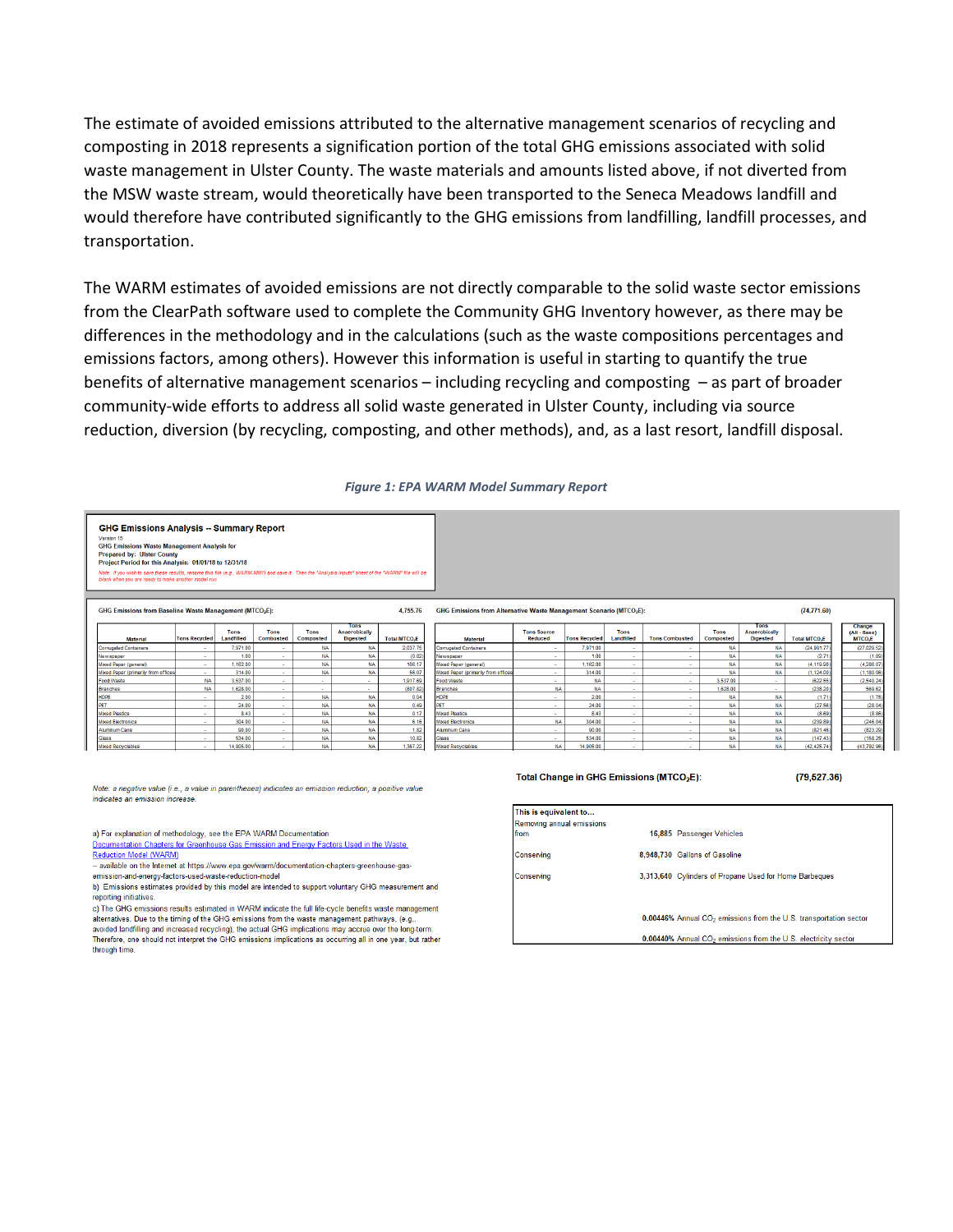## **FIGURE 2**

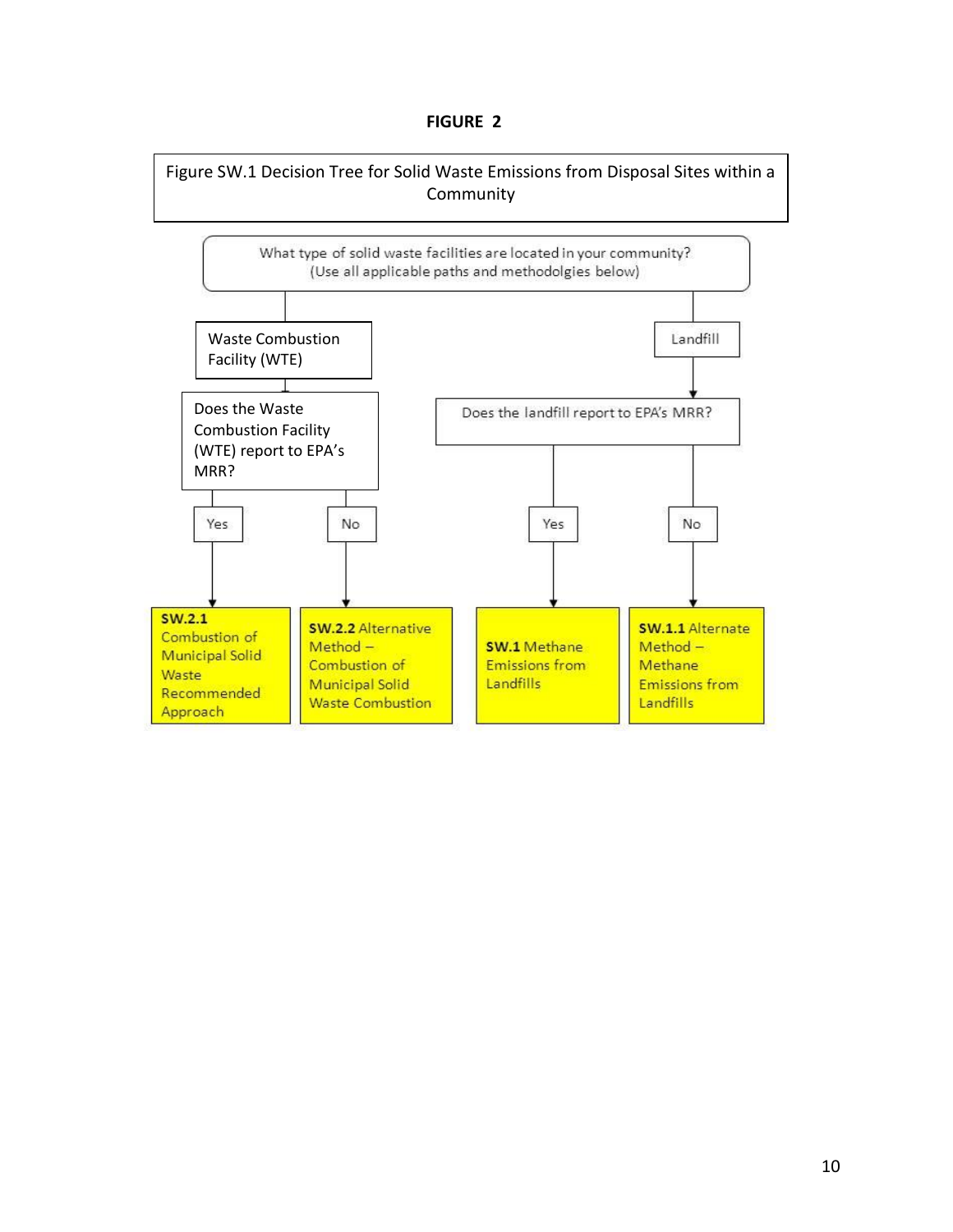## **FIGURE 3**